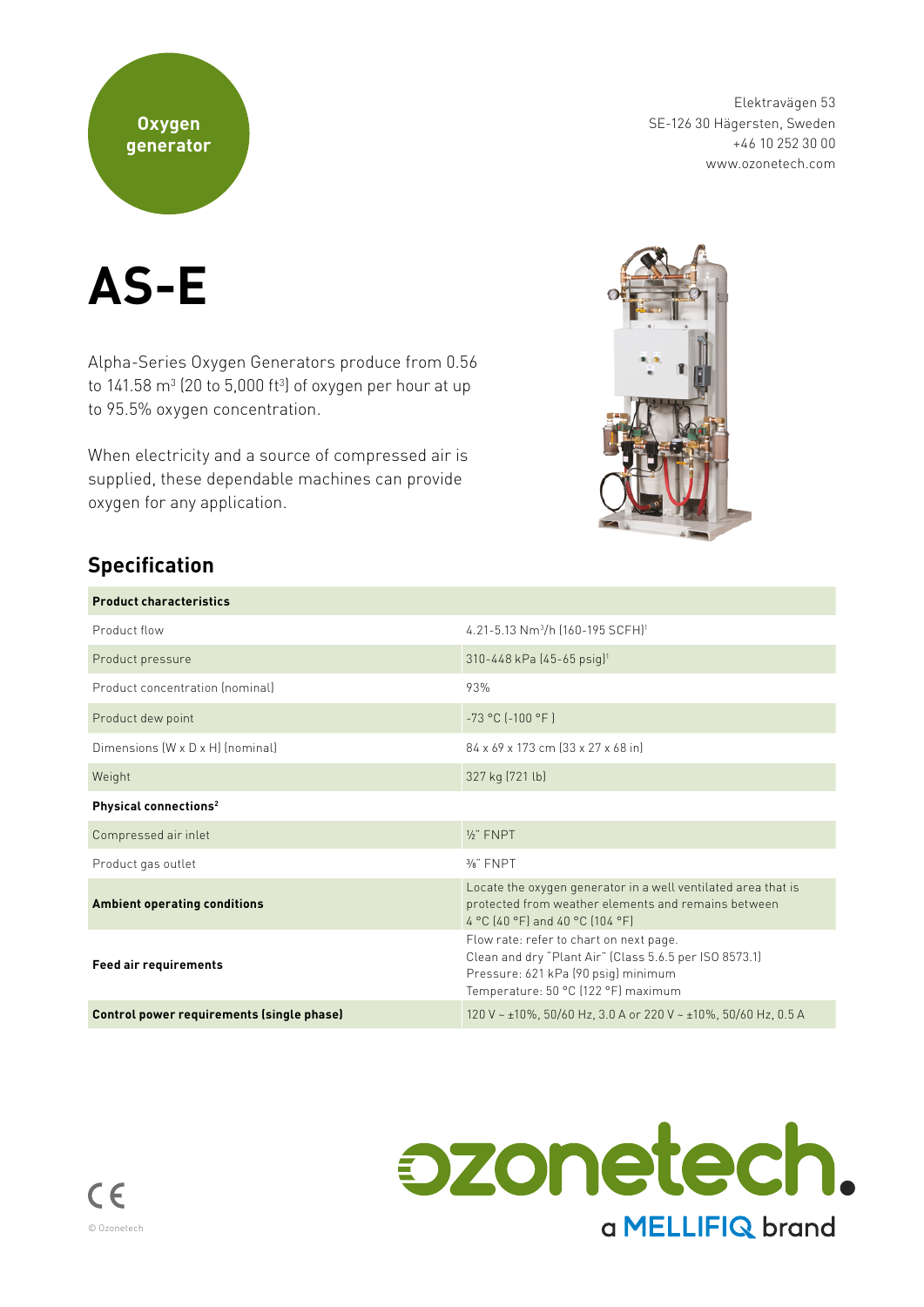

## **Specification**

| 227 Liters/60 gallon oxygen receiver characteristics |                          |  |
|------------------------------------------------------|--------------------------|--|
| Dimensions (Dia. x H)                                | 65 x 131 cm (26 x 52 in) |  |
| Weight                                               | 72 kg (159 lb)           |  |

' Nmª (Normal cubic meter) gas measured at 1 atmosphere and 0 °C / SCF (Standard cubic foot) gas measured at 1 atmosphere and 70 °F.<br><sup>2</sup> Hose and applicable adapters included with optional Factory-supplied accessory kits.

## **Typical applications**

#### **Medical**

• Hospital systems

#### **Manufacturing**

- Thermal/chemical oxidation
- Brazing/soldering/cutting

#### **Environmental**

- Ozone (generator) feed gas
- Environmental remediation
- Waste/water treatment

#### **Glass industry**

• Glass work/manufacturing/ blowing

#### **Additional**

• Fish farming

### **Features**

- Produces oxygen from an independent compressed air source
- Optional NEMA 4 touchscreen control panel with integrated oxygen concentration monitor
- Microprocessor controlled
- Low operating cost
- Automatic and unattended operation
- Easy to install and maintain

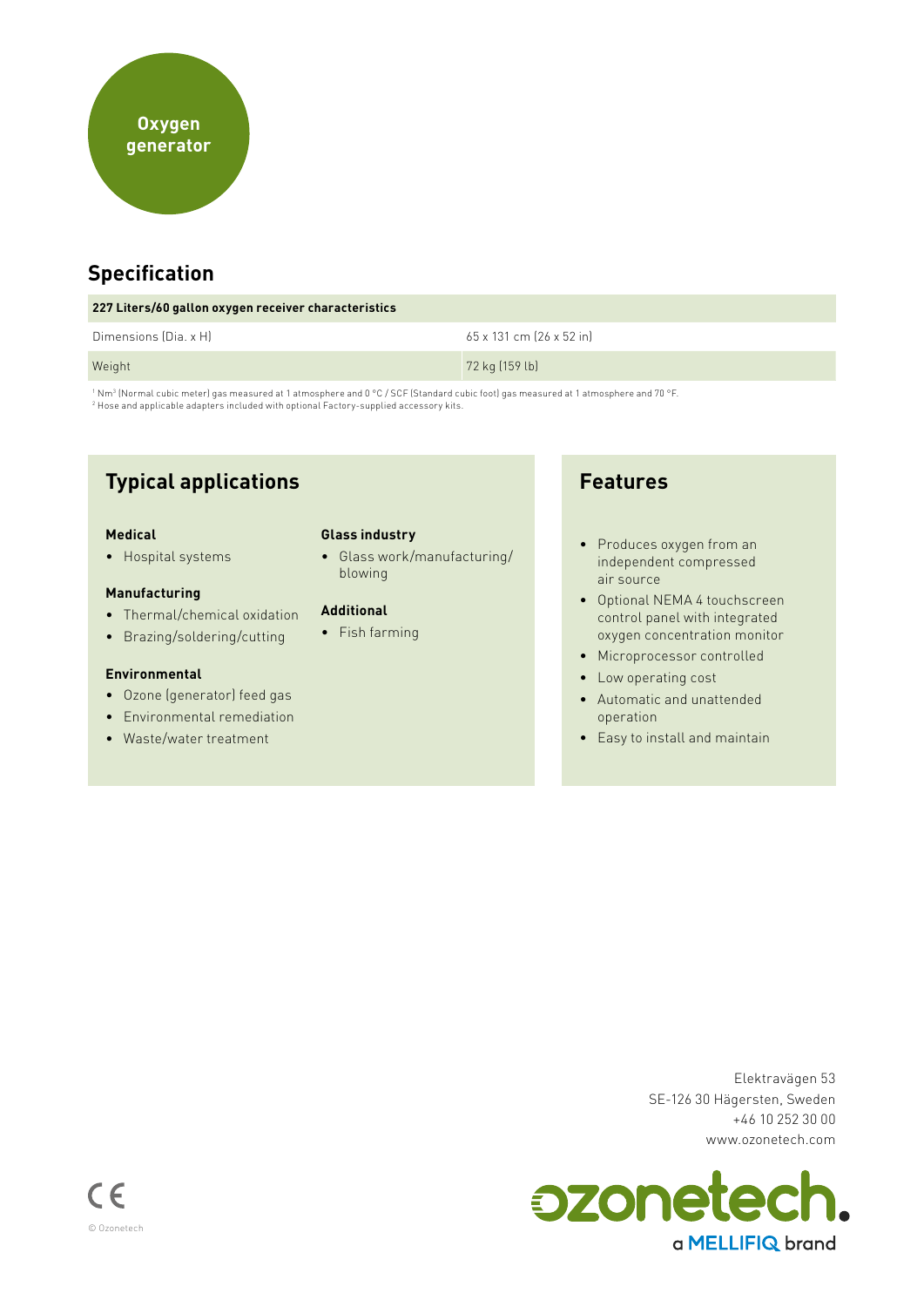

# **Ordering information**

| Model       | <b>Part number</b> | <b>Description</b>                                                                                                   |
|-------------|--------------------|----------------------------------------------------------------------------------------------------------------------|
| $AS-E$      | AS103-1            | 120 V ~ ±10%, 50/60 Hz <sup>1</sup>                                                                                  |
|             | AS103-2            | 220 V ~ ±10%, 50/60 Hz <sup>1</sup>                                                                                  |
|             | AS103-3            | With NEMA 4 pressure switch,<br>120 V ~ ±10%, 50/60 Hz <sup>1</sup>                                                  |
|             | AS103-4            | With NEMA 4 pressure switch,<br>220 V ~ ±10%, 50/60 Hz <sup>1</sup>                                                  |
|             | AS103-7            | With HMI NEMA 4 touchscreen and oxygen<br>concentration monitor, 120 V ~ ±10%, 50/60 Hz <sup>1</sup>                 |
|             | AS103-8            | With HMI NEMA 4 touchscreen and oxygen<br>concentration monitor, 220 V ~ ±10%, 50/60 Hz <sup>1</sup>                 |
|             | AS103-9            | With CE vessels, 220 V ~ ±10%, 50/60 Hz <sup>1</sup>                                                                 |
|             | AS103-10           | With NEMA 4 pressure switch/local remote<br>ON/OFF, 120 V ~ ±10%, 50/60 Hz <sup>1</sup>                              |
|             | AS103-11           | With NEMA 4 pressure switch/local remote<br>ON/OFF, 220 V ~ ±10%, 50/60 Hz <sup>1</sup>                              |
|             | AS103-12           | With oxygen concentration monitor (LED<br>indicator), 120 V ~ ±10%, 50/60 Hz <sup>1</sup>                            |
|             | AS103-13           | With oxygen concentration monitor (LED<br>indicator), 220 V ~ ±10%, 50/60 Hz <sup>1</sup>                            |
|             | AS103-16           | With China approved vessels, $220 V \sim \pm 10\%$ ,<br>50/60 Hz <sup>1</sup>                                        |
| Accessories | TA150-1            | 227 Liters/60 gallon oxygen receiver                                                                                 |
|             | $KI412-1$          | Accessory kit (interconnecting hoses/<br>fittings and oxygen regulator)                                              |
|             | $KI412-3$          | Accessory kit (HMI, interconnecting hoses/<br>fittings, isolation valves with oxygen<br>regulator and oxygen filter) |
|             | KI475-1            | Accessory kit (oxygen hose - oxygen<br>regulator to use point)                                                       |
|             | KI404-2            | Accessory kit (manual switch-over<br>manifold for cylinder backup)                                                   |

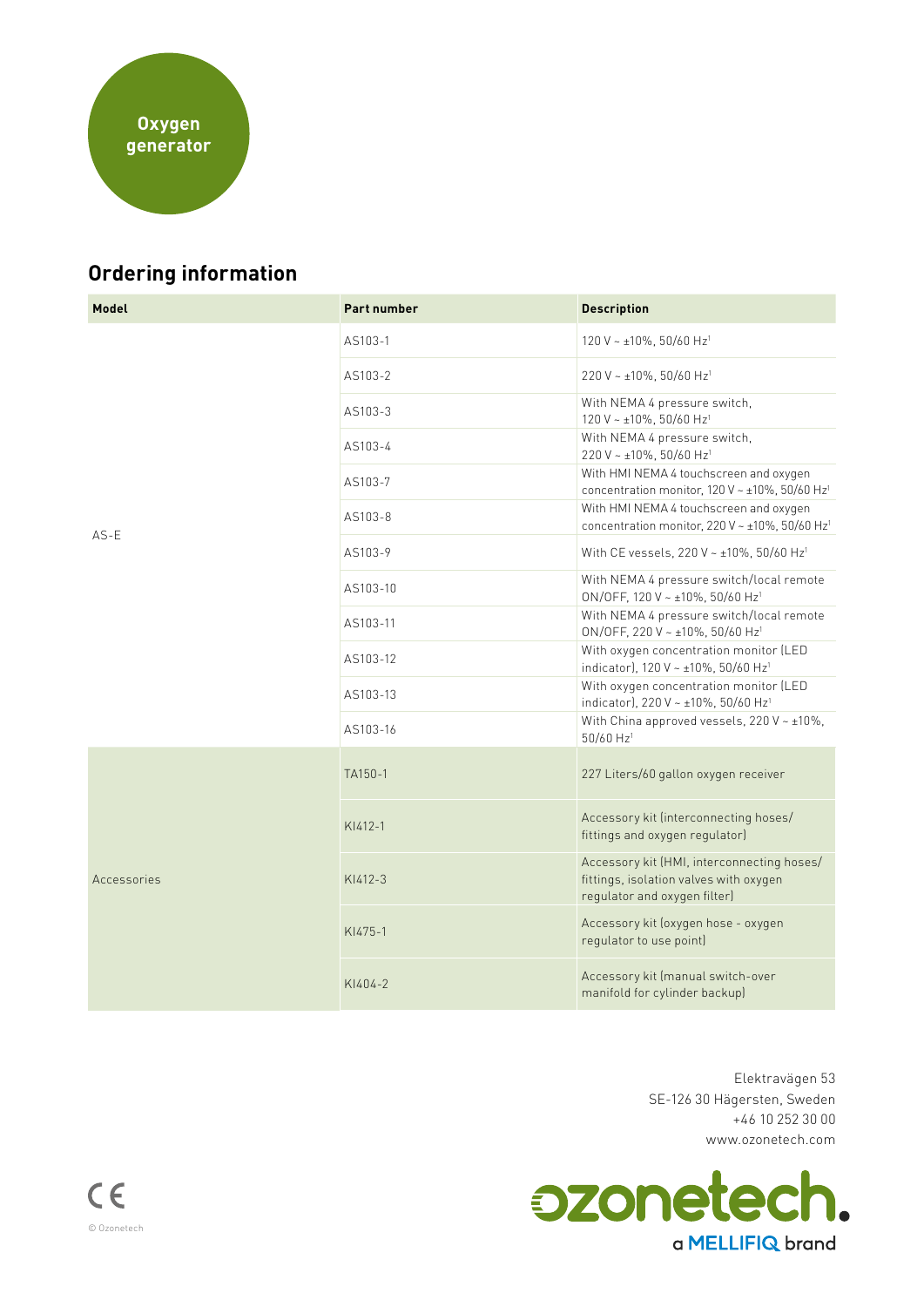# **Ordering information**

| <b>Shipping information</b>        | $AS-E$                                                                                                                                                                                                                                                                                                                    | 227 Liters/60 gallon oxygen receiver |
|------------------------------------|---------------------------------------------------------------------------------------------------------------------------------------------------------------------------------------------------------------------------------------------------------------------------------------------------------------------------|--------------------------------------|
| Class                              | 92.5                                                                                                                                                                                                                                                                                                                      | 70                                   |
| Commodity classification number    | 8421.39.8040                                                                                                                                                                                                                                                                                                              | 7311.00.0000                         |
| Dimensions $(W \times D \times H)$ | 86 x 107 x 211 cm (34 x 42 x 83 in)<br>with accessory kit(s), boxed<br>86 x 104 x 216 cm $\left[34 \times 41 \times 85 \right]$ in<br>with accessory kit(s), crated<br>86 x 104 x 216 cm [34 x 41 x 85 in]<br>with accessory kit(s) and CE beds, crated<br>97 x 218 x 94 cm (38 x 86 x 37 in)<br>with CE beds, horizontal | 71 x 76 x 142 cm (28 x 30 x 56 in)   |
| Gross weight                       | 346 kg (762 lb) with accessory kit(s), boxed<br>401 kg (885 lb) with accessory kit(s), crated<br>415 kg (916 lb) with accessory kit(s) and CE 80 kg (177 lb)<br>beds, crated<br>499 kg (1,099 lb) with CE beds, horizontal                                                                                                |                                      |

1 Specify oxygen flow and pressure at time of order.

An unprotected or inadequately ventilated environment, or improper control power may cause damage to the oxygen generator. All performance ratings based on an ambient temperature up to 38 °C (100 °F), up to 304.8 meters (1,000 feet) elevation, and 80% relative humidity.